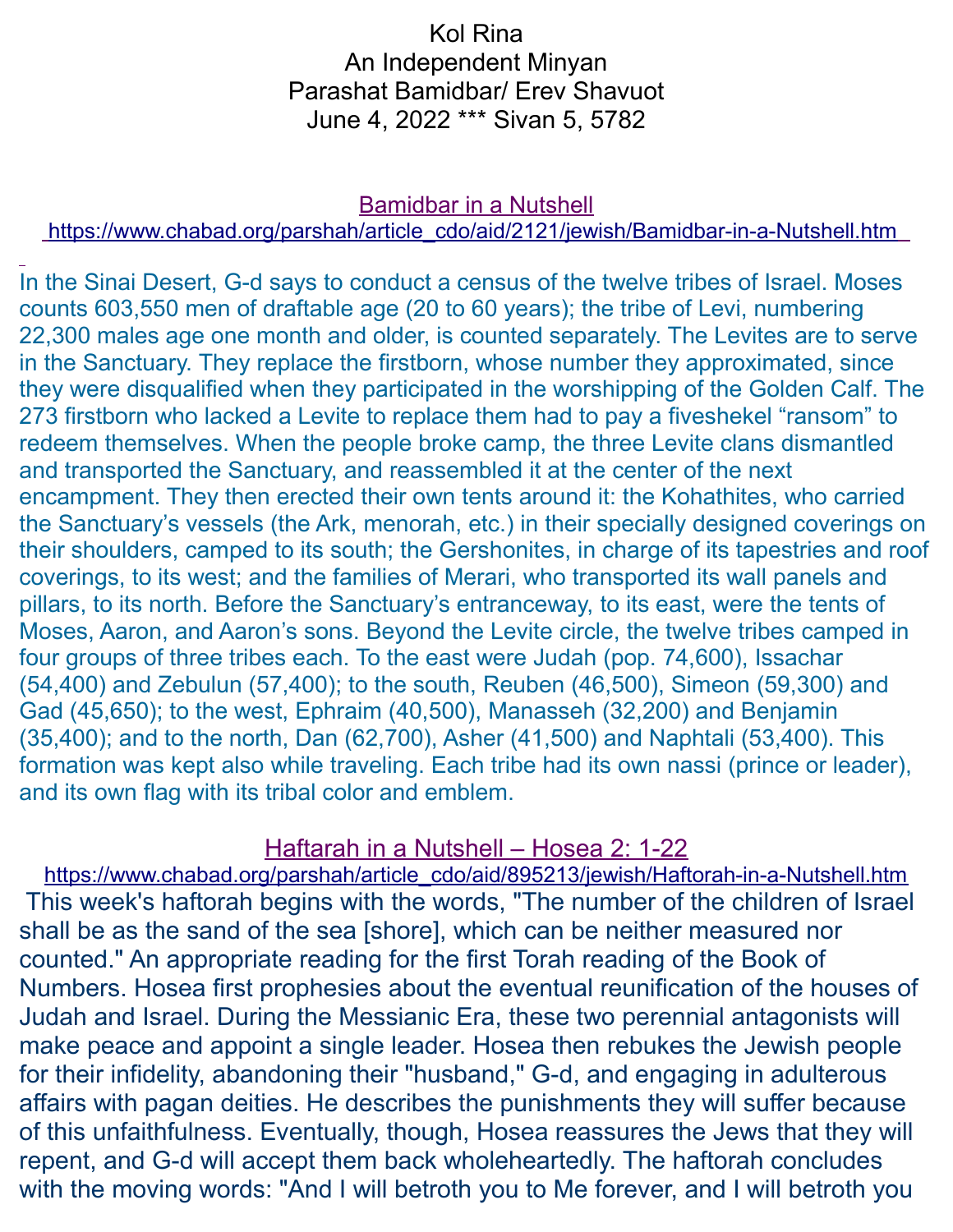to Me with righteousness and with justice and with loving-kindness and with mercy."

# FOOD FOR THOUGHT

# Law as Love by Rabbi Jonathan Sacks (z"l) <https://www.rabbisacks.org/covenant-conversation/bamidbar/law-as-love/>

One of the most amusing scenes in Anglo-Jewish history occurred on 14 October 1663. A mere seven years had passed since Oliver Cromwell had found no legal bar to Jews living in England (hence the so-called "return" of 1656). A small synagogue was opened in Creechurch Lane in the City of London, forerunner of Bevis Marks (1701), the oldest still-extant place of Jewish worship in Britain. The famous diarist Samuel Pepys decided to pay a visit to this new curiosity, to see how Jews conducted themselves at prayer. What he saw amazed and scandalised him. As chance or providence had it, the day of his visit turned out to be Simchat Torah. This is how he described what he saw:

And anon their Laws that they take out of the press [i.e., the Ark] are carried by several men, four or five several burthens in all, and they do relieve one another; and whether it is that every one desires to have the carrying of it, I cannot tell, thus they carried it round about the room while such a service is singing ... But, Lord! to see the disorder, laughing, sporting, and no attention, but confusion in all their service, more like brutes than people knowing the true God, would make a man forswear ever seeing them more and indeed I never did see so much, or could have imagined there had been any religion in the whole world so absurdly performed as this.

The Diary of Samuel Pepys, entry for 14 October 1663, ed. Richard Le Gallienne (New York: Modern Library Classics, 2003), p. 106.

This was not the kind of behaviour that Pepys was used to in a house of worship. There is something unique about the relationship of Jews to the Torah, the way we stand in its presence as if it were a king, dance with it as if it were a bride, listen to it telling our story, and study it, as we say in our prayers, as "our life and the length of our days." There are few more poignant lines of prayer than the one contained in a poem said at Neilah, at the end of Yom Kippur: Ein shiyur rak haTorah hazot – "Nothing remains," after the destruction of the Temple and the loss of the land, "but this Torah." A book, a scroll, was all that stood between Jews and despair. What non-Jews (and sometimes Jews) fail to appreciate is how, in Judaism, Torah represents law as love, and love as law. Torah is not just "revealed legislation"[.\[1\]](https://www.rabbisacks.org/covenant-conversation/bamidbar/law-as-love/#_ftn1) It represents God's faith in our ancestors that He entrusted them with the creation of a society that would become a home for His Presence and an example to the

world.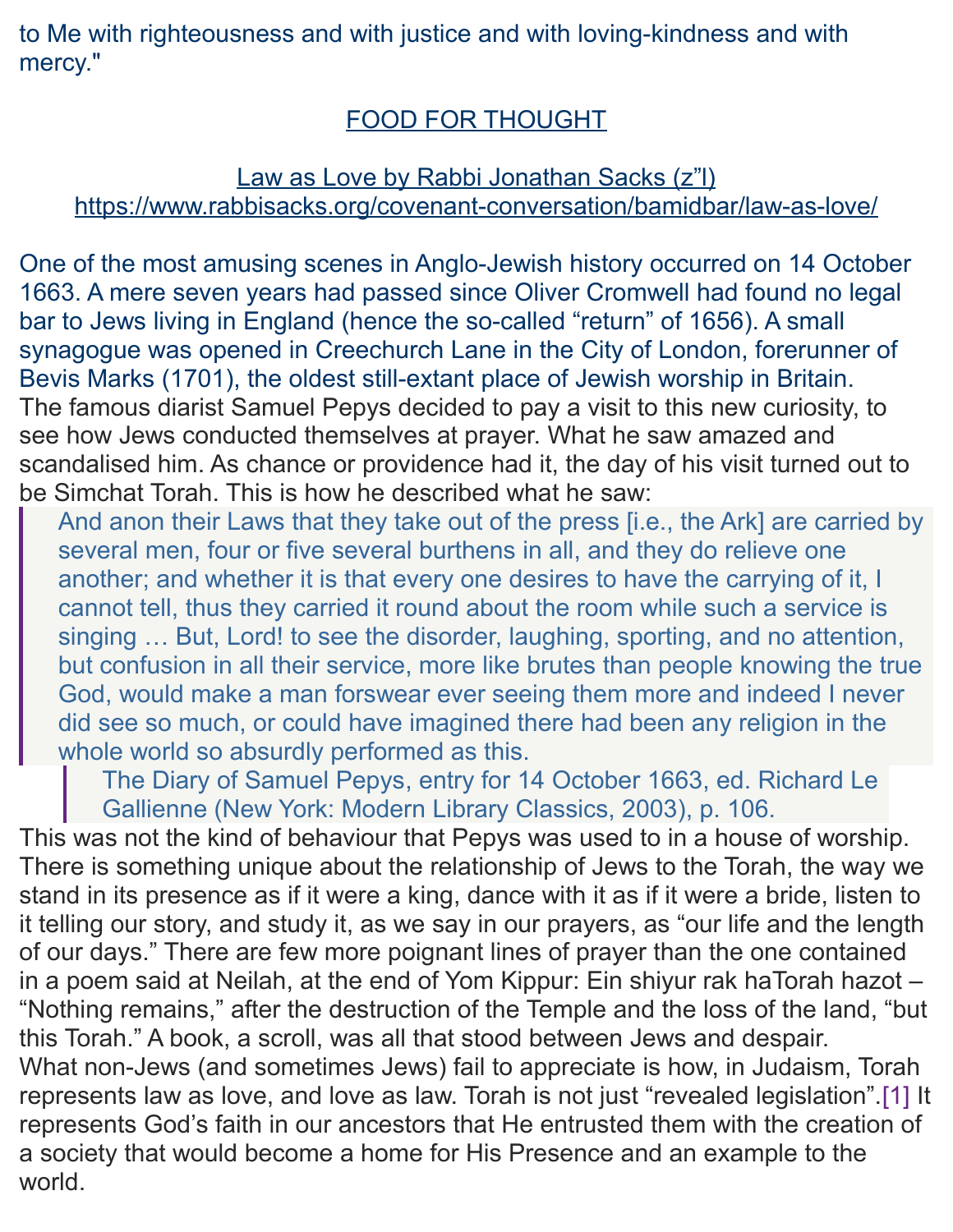One of the keys as to how this worked is contained in the parsha of Bamidbar, always read before Shavuot, the commemoration of the Giving of the Torah. This reminds us how central is the idea of wilderness – the desert, no man's land – is to Judaism. It is midbar, wilderness, that gives our parsha and the book as a whole its name. It was in the desert that the Israelites made a covenant with God and received the Torah, their constitution as a nation under the sovereignty of God. It is the desert that provides the setting for four of the five books of the Torah, and it was there that the Israelites experienced their most intimate contact with God, who sent them water from a rock, manna from heaven and surrounded them with Clouds of Glory.

What story is being told here? The Torah is telling us three fundamentals to Jewish identity. First is the unique phenomenon that, in Judaism, the law preceded the land. For every other nation in history the reverse was the case. First came the land, then human settlements, first in small groups, then in villages, towns and cities. Then came forms of order and governance and a legal system: first the land, then the law.

The fact that in Judaism the Torah was given bemidbar, in the desert, before they had even entered the land, meant that uniquely Jews and Judaism were able to survive, their identity intact, even in exile. Because the law came before the land, even when Jews lost the land they still had the law. This meant that, even in exile, Jews were still a nation. God remained their sovereign. The covenant was still in place. Even without a geography, they had an ongoing history. Even before they entered the land, Jews had been given the ability to survive outside the land. Second, there is a tantalising connection between midbar, 'wilderness,' and davar, 'word.' Where other nations found the gods in nature – the rain, the earth, fertility, and the seasons of the agricultural year – Jews discovered God in transcendence, beyond nature, a God who could not be seen but rather heard. In the desert, there is no nature. Instead there is emptiness and silence, a silence in which one can hear the unearthly voice of the One-beyond-the-world. As Edmond Jabès put it: "The word cannot dwell except in the silence of other words. To speak is, accordingly, to lean on a metaphor of the desert.["\[2\]](https://www.rabbisacks.org/covenant-conversation/bamidbar/law-as-love/#_ftn2)

The German-American political scientist Eric Voegelin saw this as fundamental to the completely new form of spirituality born in the experience of the Israelites:

When we undertake the exodus and wander into the world, in order to found a new society elsewhere, we discover the world as the Desert. The flight leads nowhere, until we stop in order to find our bearings beyond the world. When the world has become Desert, man is at last in the solitude in which he can hear thunderingly the voice of the spirit that with its urgent whispering has already driven and rescued him from Sheol [the domain of death]. In the Desert God spoke to the leader and his tribes; in the desert, by listening to the voice,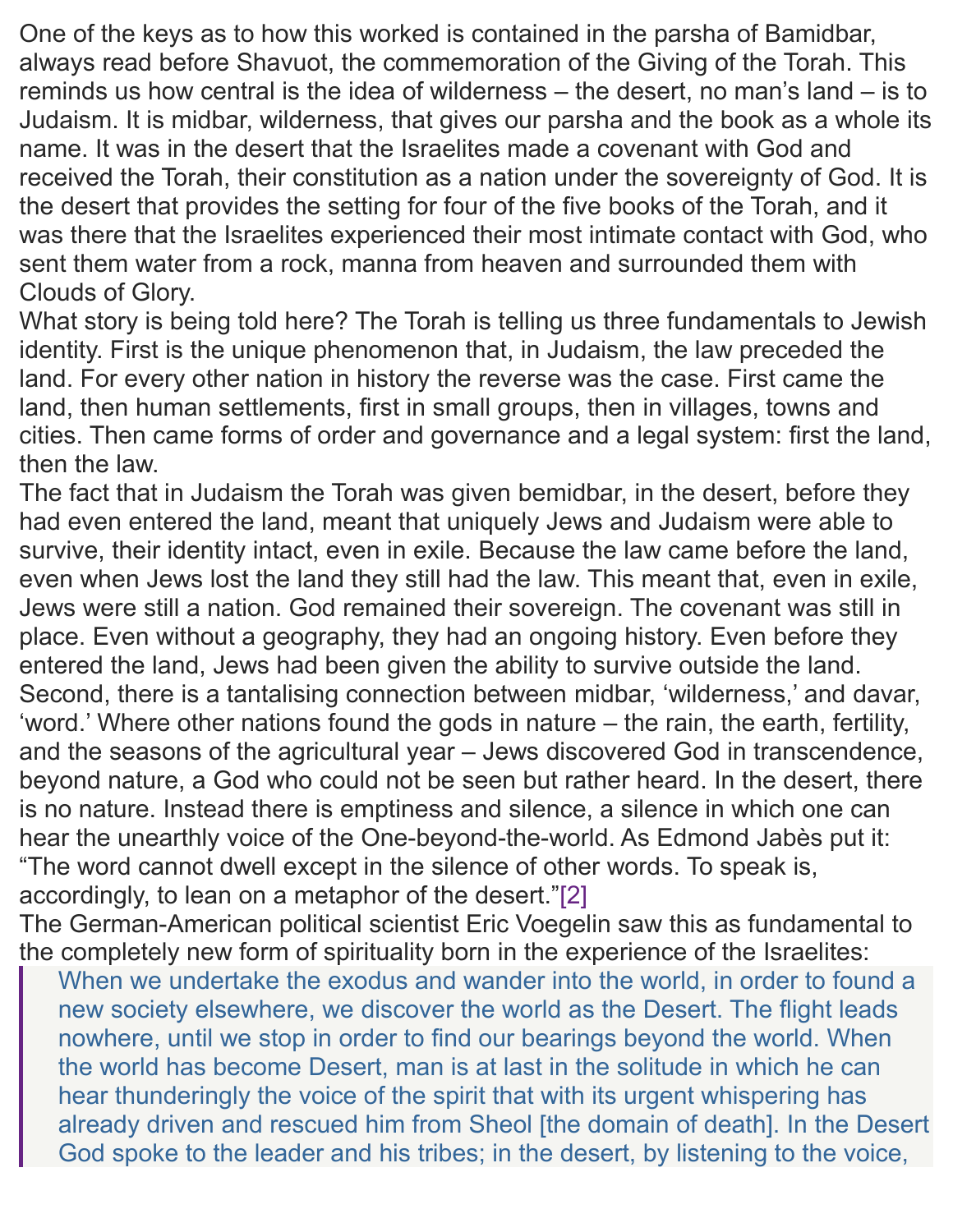by accepting its offer, and by submitting to its command, they had at last reached life and became the people chosen by God[.\[3\]](https://www.rabbisacks.org/covenant-conversation/bamidbar/law-as-love/#_ftn3) Israel and Revelation

In the silence of the desert Israel became the people for whom the primary religious experience was not seeing but listening and hearing: Shema Yisrael. The God of Israel revealed Himself in speech. Judaism is a religion of holy words, in which the most sacred object is a book, a scroll, a text.

Third, and most remarkable, is the interpretation the prophets gave to those formative years in which the Israelites, having left Egypt and not yet entered the land, were alone with God. Hosea, predicting a second exodus, says in God's name regarding the Israelites:

I will lead her into the wilderness and speak tenderly to her . . .

There she will respond as in the days of her youth,

As in the day she came out of Egypt. [Hos. 2:14-15](https://www.sefaria.org/Hosea.2.14-15?lang=he-en&utm_source=rabbisacks.org&utm_medium=sefaria_linker)

Jeremiah says in God's name:

"I remember the devotion of your youth, how as a bride you loved Me and followed Me through the wilderness, through a land not sown." [Jer. 2:2](https://www.sefaria.org/Jeremiah.2.2?lang=he-en&utm_source=rabbisacks.org&utm_medium=sefaria_linker)

Shir HaShirim, The Song of Songs, contains the line, "Who is this coming up from the wilderness leaning on her beloved?" [\(Shir HaShirim 8:5\)](https://www.sefaria.org/Song_of_Songs.8.5?lang=he-en&utm_source=rabbisacks.org&utm_medium=sefaria_linker)

Common to each of these texts is the idea of the desert as a honeymoon in which God and the people, imagined as bridegroom and bride, were alone together, consummating their union in love. To be sure, in the Torah itself we see the Israelites as a recalcitrant, obstinate people complaining and rebelling against the God. Yet the Prophets in retrospect saw things differently. The wilderness was a kind of yichud, an alone-togetherness, in which the people and God bonded in love.

Most instructive in this context is the work of anthropologist Arnold Van Gennep who focused attention on the importance of rites of passage[.\[4\]](https://www.rabbisacks.org/covenant-conversation/bamidbar/law-as-love/#_ftn4) Societies develop rituals to mark the transition from one state to the next – from childhood to adulthood, for example, or from being single to being married – and they involve three stages. The first is separation, a symbolic break with the past. The last is incorporation, re-entering society with a new identity. Between the two comes the crucial stage of transition when, having cast off one identity but not yet donned another, you are remade, reborn, refashioned.

Van Gennep used the term liminal, from the Latin word for "threshold," to describe this transitional state when you are in a kind of no-man's-land between the old and the new. That is what the wilderness signifies for Israel: liminal space between slavery and freedom, past and future, exile and return, Egypt and the Promised Land. The desert was the space that made transition and transformation possible. There, in no-man's-land, the Israelites, alone with God and with one another, could cast off one identity and assume another. There they could be reborn, no longer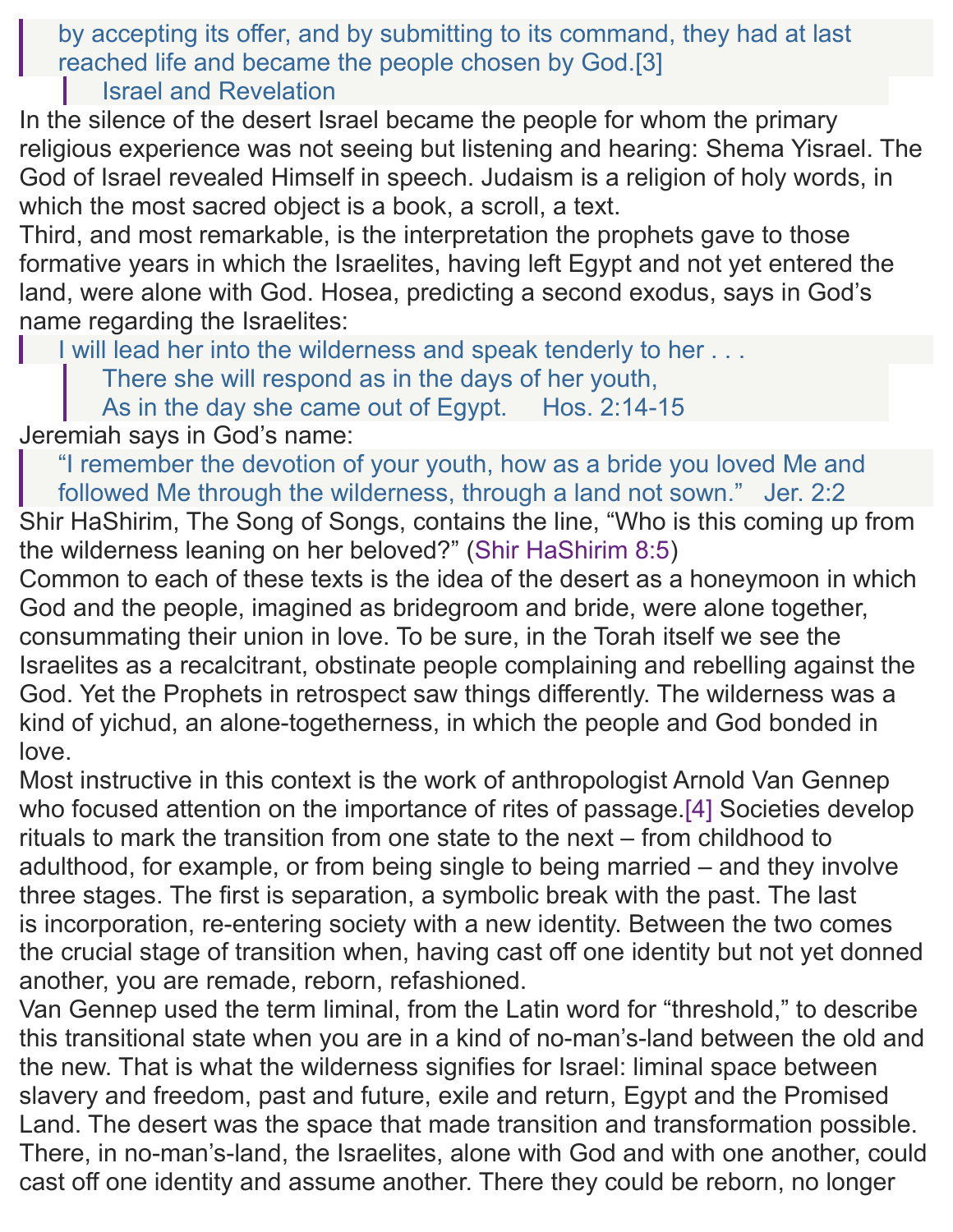slaves to Pharaoh, instead servants of God, summoned to become "a kingdom of priests and a holy nation." [\(Ex. 19:6\)](https://www.sefaria.org/Exodus.19.6?lang=he-en&utm_source=rabbisacks.org&utm_medium=sefaria_linker)

Seeing the wilderness as the space-between helps us to see the connection between the Israelites in the days of Moses and the ancestor whose name they bore. For it was Jacob among the patriarchs who had his most intense experiences of God in liminal space, between the place he was leaving and the one he was travelling to, alone and at night. It was there, fleeing from his brother Esau but not yet arrived at the house of Laban, that he saw a vision of a ladder stretching from earth to heaven with angels ascending and descending, and there on his return that he fought with a stranger from night until dawn and was given the name Israel.

These episodes can now be seen to be prefigurations of what would later happen to his descendants (ma'aseh avot siman levanim, "the acts of the fathers are a sign of what would later happen to the children")[.\[5\]](https://www.rabbisacks.org/covenant-conversation/bamidbar/law-as-love/#_ftn5)

The desert thus became the birthplace of a wholly new relationship between God and humankind, a relationship built on covenant, speech, and love as concretised in the Torah. Distant from the great centres of civilisation, a people found themselves alone with God and there consummated a bond that neither exile nor tragedy could break. That is the moral truth at the beating heart of our faith: that it is not power or politics that link us to God, but love.

Joy in the celebration of that love led King David to "leap and dance" when the Ark was brought into Jerusalem, earning the disapproval of King Saul's daughter Michal [\(2 Sam. 6:16\)](https://www.sefaria.org/II_Samuel.6.16?lang=he-en&utm_source=rabbisacks.org&utm_medium=sefaria_linker), and many centuries later led the Anglo-Jews of Creechurch Lane to dance on Simchat Torah, to the disapproval of Samuel Pepys. When love defeats dignity, faith is alive and well.

[\[1\]](https://www.rabbisacks.org/covenant-conversation/bamidbar/law-as-love/#_ftnref1) As Moses Mendelssohn described it in Jerusalem, or, On Religious Power and Judaism, trans. Allan Arkush (Hanover, NH: University Press of New England, 1983), pp. 89–90, pp. 126–28. [\[2\]](https://www.rabbisacks.org/covenant-conversation/bamidbar/law-as-love/#_ftnref2) Edmond Jabès, Du Desert au Libre, Paris, Pierre Belford, 1980, p. 101. [\[3\]](https://www.rabbisacks.org/covenant-conversation/bamidbar/law-as-love/#_ftnref3) Eric Voegelin, Israel and Revelation, Louisiana State University Press, 1956, p. 153. [\[4\]](https://www.rabbisacks.org/covenant-conversation/bamidbar/law-as-love/#_ftnref4) Arnold Van Gennep, The Rites of Passage (Chicago: University of Chicago) 1960. [\[5\]](https://www.rabbisacks.org/covenant-conversation/bamidbar/law-as-love/#_ftnref5) See Ramban's commentary on [Gen. 12:6.](https://www.sefaria.org/Genesis.12.6?lang=he-en&utm_source=rabbisacks.org&utm_medium=sefaria_linker)

Parashat Bamidbar: When Women Are Invisible by Sivan Rotholz <https://www.myjewishlearning.com/article/parashat-bamidbar-when-women-are-invisible/>

Parashat Bamidbar opens with God speaking to Moses in the wilderness of Sinai, instructing him to "take a census of the whole Israelite community," counting "every male, head by head." God goes on to note that only men 20 years of age and older who are able to bear arms should be counted, and so commentators have noted that this was likely a census to determine conscription into the army. But when God specifically tells Moses to take a census of "the whole" community and then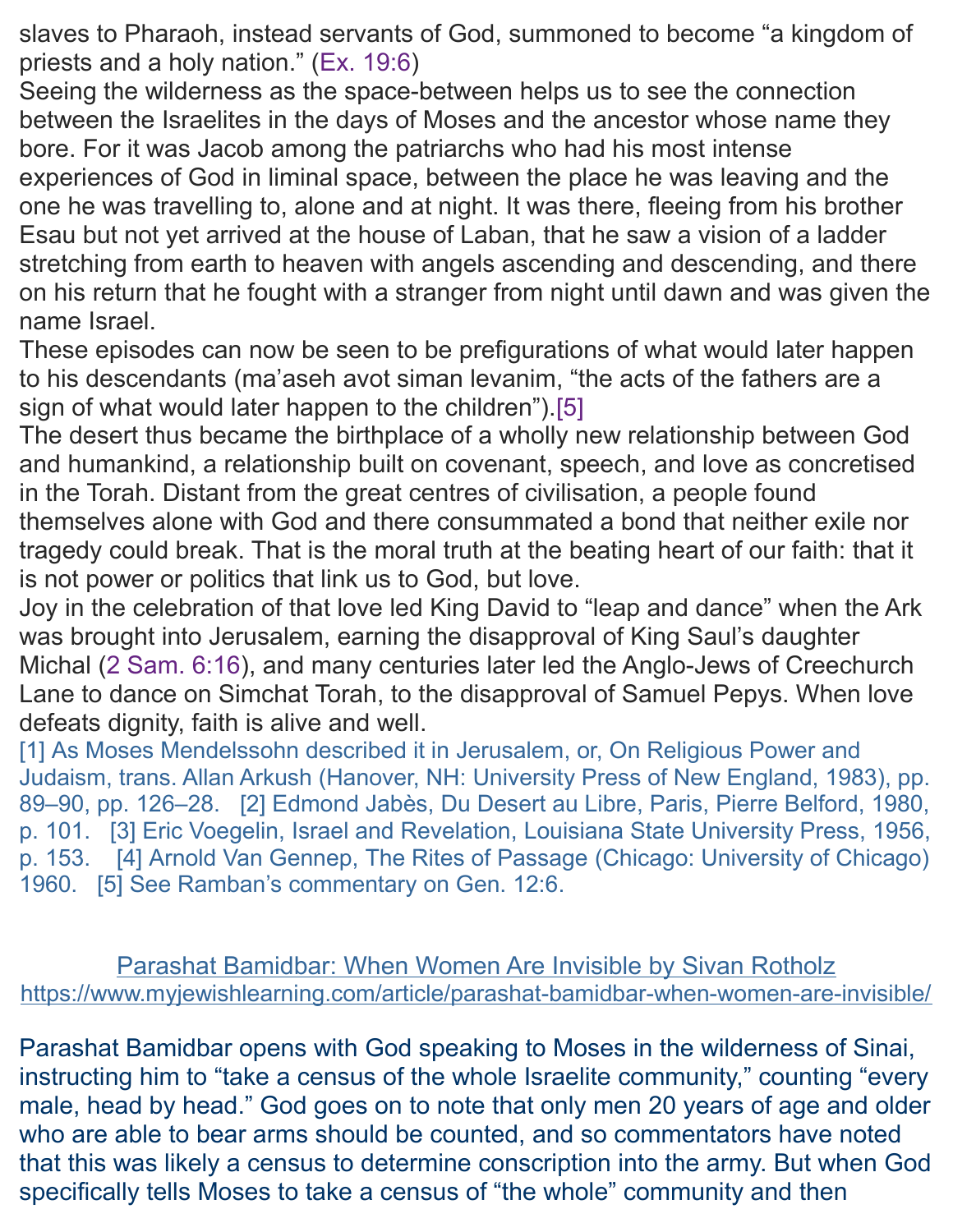excludes women from this designation, Israelite women are excluded from the idea of who and what comprises Jewish community. The women become invisible. When the biblical God draws lines around who does and does not count in Jewish community, those demarcations have ramifications that remain harmful – and that women and allies are still working to rectify – to this day.

The great scholars and commentators of Jewish tradition found inherent value in those who were counted by God. [Rashi believed](https://www.sefaria.org/Numbers.1.1?lang=bi&with=Rashi&lang2=en) that God took a census of those who were dear to him, and Rabbi Isaac Arama argues that each person counted had individual worth [\(Akeidat Yitzhak #72\)](https://www.sefaria.org/Akeidat_Yitzchak.72.1.5?lang=en&with=all&lang2=en). The Midrash compares those who were counted to God's precious pearls, suggesting that God cared deeply for them because they were the children to whom God had given birth [\(Bamidbar Rabbah](https://www.sefaria.org/Bamidbar_Rabbah.4.2?lang=en&with=all&lang2=en)  [4:2\)](https://www.sefaria.org/Bamidbar_Rabbah.4.2?lang=en&with=all&lang2=en).

This assigning of value to those who were counted begs the question: Were the Israelite women not also dear to God? Did they not also have individual worth? Were they not also the precious children of the divine? What does such exclusion say about the perceived value of Jewish women and their contributions to Jewish communal life?

"Give me ten emesdike yiddin [true Jews]," taught the Kotzker Rebbe, "and I will change the world." But what are "ten true Jews," and how do we move forward into an age when women are counted among them?

These are the questions that Judith Plaskow asks in her groundbreaking 1986 article that later became the basis for her seminal work, Standing Again at Sinai. She looks at a moment not unlike the census in Parashat Bamidbar – the moment when women are excluded from entering into a communal covenant with God – and argues that such moments make Jewish women invisible and have a lasting negative impact. Such exclusion, Plaskow notes, "sets forth a pattern recapitulated again and again in Jewish sources. Women's invisibility at [such moments] is perpetuated by the later tradition which in its comments and codifications takes women as objects of concern or legislation but rarely sees them as shapers of tradition and actors in their own lives."

Critically, Plaskow offers Jewish women a way forward despite a history of invisibility: "On the one hand, women can choose to accept our absence [at such moments], in which case we allow the male text to define us and our relationship to the tradition. On the other hand, we can stand on the ground of our experience, on the certainty of our membership in our own people. To do this, however, is to be forced to remember and recreate its history. It is to move from anger at the tradition, through anger to empowerment. It is to begin the journey toward the creation of a feminist Judaism."

Thirty-five years after Plaskow invited us to create a feminist Judaism, and thousands of years after women were excluded from being counted among the Israelite community, Jewish women are still working to move from anger to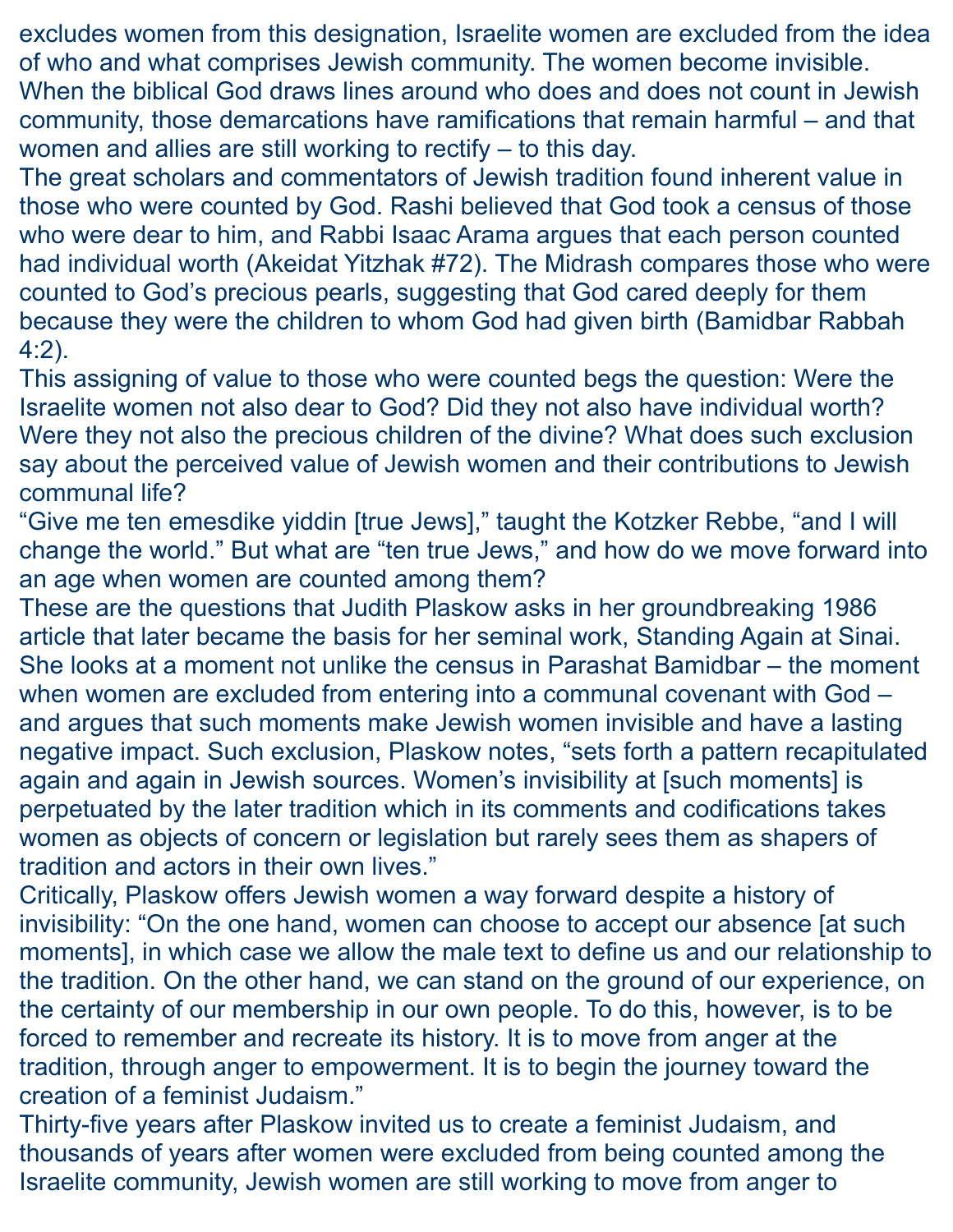empowerment; they are still fighting to be among the "ten true Jews" changing the world.

But Jewish women are changing the world nonetheless.

In 2018, a group of women came together to [declare the Jewish calendar year](https://ejewishphilanthropy.com/lets-make-5779-the-year-of-the-jewish-woman-5779-yotjw/)  [5779](https://ejewishphilanthropy.com/lets-make-5779-the-year-of-the-jewish-woman-5779-yotjw/) "The Year of the Jewish Woman," noting the many ways in which Jewish women's "work and contributions are consistently undervalued, underestimated and often rendered invisible." By the time that year was up, these women had coauthored an article, signed by nearly 600 women, that called on men in positions of power to be active allies in working to eradicate Jewish gender inequality. They challenged male allies not only to pledge to lift up Jewish women, but to "live the pledge," [launching a website](https://www.livethepledge.com/)) that empowers allies to actively participate in this critical work.

The following year yet another group of women came together to argue for the importance of including women's voices and scholarship in source sheets. "When we curate all-male source sheets, we send the message that men have a monopoly on Jewish wisdom," the article asserts. "We know that this is not the case. The [Kranjec Test](https://ejewishphilanthropy.com/the-kranjec-test/) is an invitation to reimagine whose wisdom we teach." For thousands of years, from their exclusion from the census in Parashat Bamidbar to their exclusion from top positions in Jewish organizations, Jewish women have been made invisible. But despite their systematic exclusion, women have always known they belonged within Judaism, have known their own worth even when they did not see their value reflected back to them. Today, for the first time in history, Jewish women en masse are Torah scholars and educators, rabbis and cantors, authors of biblical commentary and experts in Jewish law. Jewish women today remember their history, and are working to recreate it so that, together with their allies, they might forge a more equitable future in which they, too, will be counted. *(Sivan Rotholz is a professor teaching at the intersection of creative writing and gynocentric Torah. She is currently pursuing rabbinic ordination.)*

## Bemidbar by Rabbi J. Rolando Matalon <https://www.bj.org/toward-shabbat-bemidbar-2/>

Rabbi Yehoshua ben Levi (3rd century) taught that when Moses went up to heaven to receive the Torah from God, the ministering angels became jealous that he, a mere human being, and not they, would merit such a privilege. God told Moses to respond to them. Addressing God, Moses asked: *"*Master of the Universe, the Torah that You are giving me, what is written in it?" *"*I am Adonai, your God, who took you out of Egypt…" Moses turned to the angels: "Did you go down to Egypt? Were you slaves to Pharaoh? Why do you need the Torah?" He then continued with all Ten Commandments: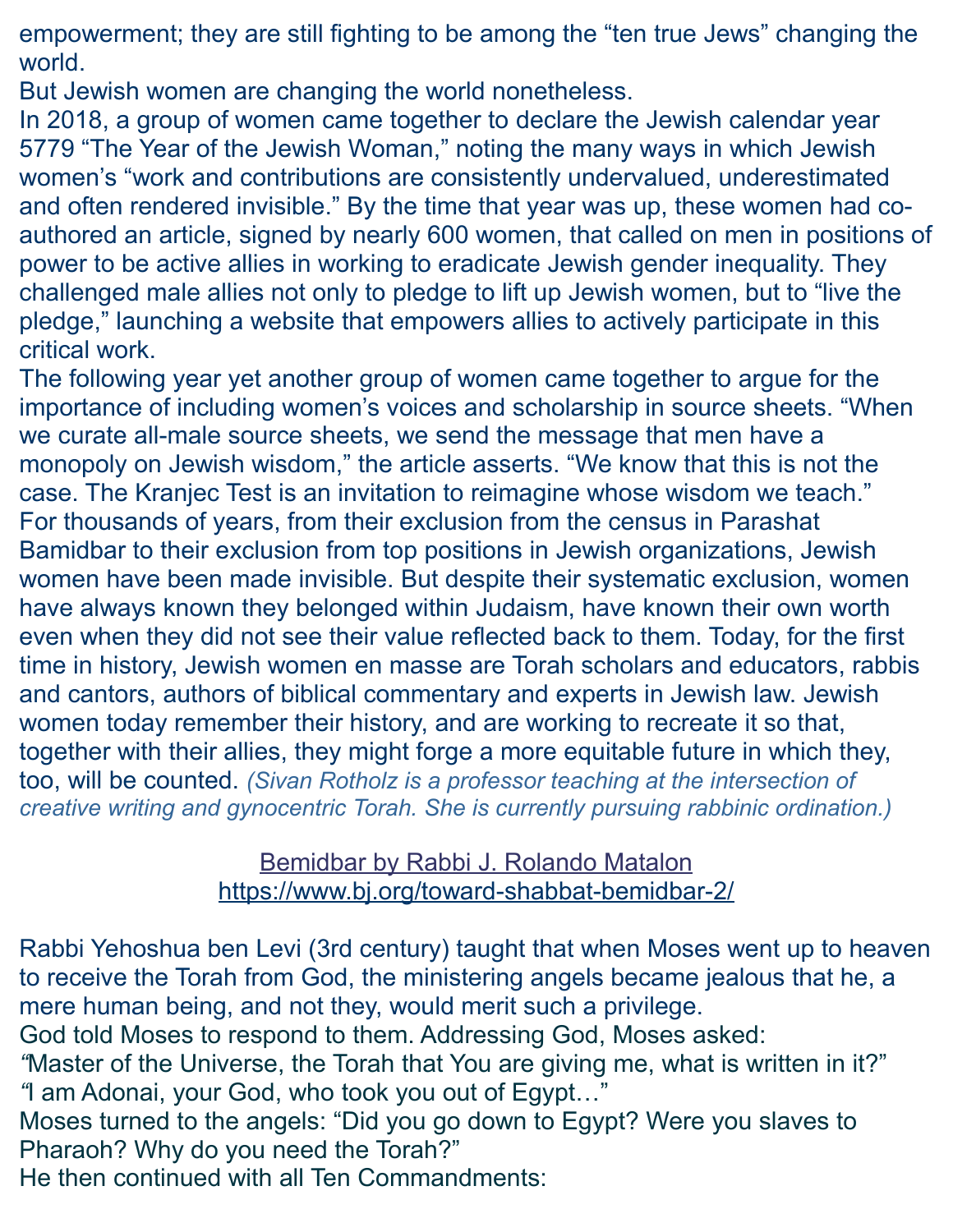*"*Do you live among the heathen nations that you need to be warned to not have other deities? Do you do any work that you need to cease and rest on the Sabbath? Do you have parents that you need to honor?" And so on.

The Torah we will receive this year anew, as Shavuot begins tomorrow night, was not designed for angels but for human beings living in the real world, with all its chaos, its trials, its demands and struggles.

The Hebrew Bible has penetrated the consciousness of most of humanity with its call to moral awakening and its claim for human dignity and for justice. The very first thing we learn about us humans in the opening chapter of Genesis is that every person is made in the image of God. That means that each individual is endowed with holiness and that we are all equal and of infinite value. It has been a long, sinuous, tortuous, and bloody road from Sinai till present times in the struggle for human dignity. The Torah and the mitzvot, the rabbis teach, were given "letzraref bahen et haberiot—to refine humanity." Humanity has no doubt made significant progress. But just as we thought that we were becoming more morally refined and, here at home, a more perfect union, we are being confronted with the barbarism in our own midst. As a country, we have tolerated the proliferation of lies, a violent insurrection, ongoing racism, misogyny, and more. Over and over again, periodic mass shootings remind us that we live in a violent society, where guns, power, and money are more precious than human life. The Torah tells us that God spoke to the assembled people at Sinai "kol gadol velo yasaf—with a mighty voice that did not cease" (Deuteronomy 5:19). God will never cease to remind us of the Torah's radical and revolutionary demand: that we uphold the sanctity of life and the dignity of every human being. It will take a large dose of moral grandeur and spiritual audacity, to use Abraham Joshua Heschel's words, to confront the barbarism in our midst. And more than that, it will take determined action, even when we are tired, frustrated, and in despair. I believe that there is no more important and sacred action at this time, for the sake of human dignity in our country, than to spare no effort in rescuing and repairing our democracy and our democratic culture, and establishing the will of the majority. In voting; in enabling others to vote; in combating voter suppression; in fighting for one person, one vote.

And this concerns not just presidential elections, as Dahlia Lithwick, lawyer and senior editor at Slate, told us in a recent presentation at BJ. Voting at every opportunity and all levels—city, state, and federal—is more crucial than ever before. As a community, we will put ourselves to work; we will be following up soon to organize and mobilize on behalf of our democracy.

I grew up under a military dictatorship in Argentina. Political activity was strictly forbidden; political parties were proscribed; there was no voting, no congress, no tolerance for dissenting opinions. When democracy was reestablished there and elections were held in October 1983, I was already living in New York City so I was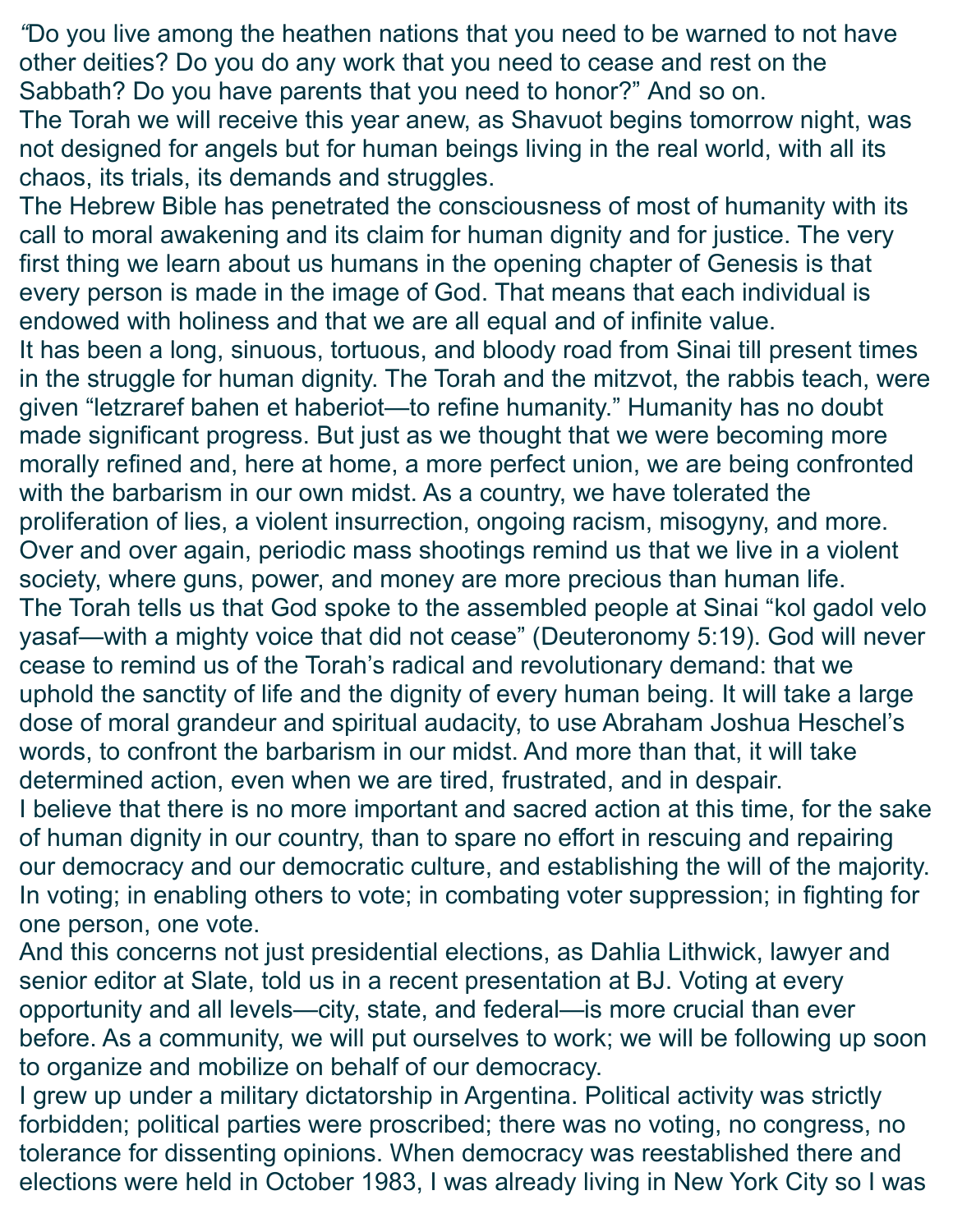not able to vote. I became a U.S. citizen in 2005 and entered a voting booth for the first time in my life in 2006, at age 50. My hands were shaking when I pulled the lever. I cried and said sheheheyanu. That's why this issue is so close to my heart. We are moving towards a precipice that we risk falling off of, and the time to change course is running out.

Kol gadol velo yasaf—God's voice will never cease to call from Sinai. Will we accept or reject the Torah's mandate to uphold the sanctity of life and dignity of all human beings? *(José Rolando Matalon, B'nai Jeshurun's senior rabbi, was born in Buenos Aires, Argentina, and was educated in Buenos Aires, Montreal, Jerusalem, and New York City. After his ordination at the Jewish Theological Seminary in 1986, Rabbi Matalon came to BJ to share the pulpit—and vision—of his mentor and friend Rabbi Marshall T. Meyer. They worked together to revitalize the congregation and turn its focus to prayer, learning, service, social justice, and interfaith cooperation.)*

# Where is God in the Book of Ruth by Rabbi Prof. David Frankel <https://schechter.edu/where-is-god-in-the-book-of-ruth/>

Where is God in the Book of Ruth? Although the book's protagonists often mention God in the things they say, the narrator of the story barely attributes any event to God explicitly. Additionally, there are no miracles in the story, no angels or prophets, and no word coming out of God's mouth. Where, then, is God? Rabbi Prof. David Frankel, Associate Professor of Bible at the Schechter Institute of Jewish Studies shares that it seems as though "one can find a hint of the narrator's position in Naomi's words after Ruth's return from a day of gathering in Boaz's field."

After learning that Ruth gathered on Boaz's land, Naomi says to her daughter-inlaw, "Blessed be he of the LORD, who has not failed in His kindness to the living or to the dead! For," Naomi explained to her daughter-in-law, "the man is related to us; he is one of our redeeming kinsmen." (Ruth 2:20)

The question arises, who has not failed his kindness to the living and the dead? Does Naomi mean God or is she referring to Boaz? It seems to Prof. Frankel "that the wording of the text should be seen as a deliberate ambiguity." The intention of the ambiguity is to hint at the narrator's answer to the question we asked – where is God in the scroll? The answer is that God is behind the acts of kindness that people choose to do. When Boaz did a kindness to Ruth and did good to her, and indirectly did good to Naomi and her dead, he fulfilled the kindness that God wanted to do with them. The message that emerges from these words is clear: God appears in the world if we act as His messengers in doing kindness. The responsibility is on him to bring God into the world, and if we do not see him then the blame is on us.

Let us hope that we too will be able to fill the world with grace and love and fulfill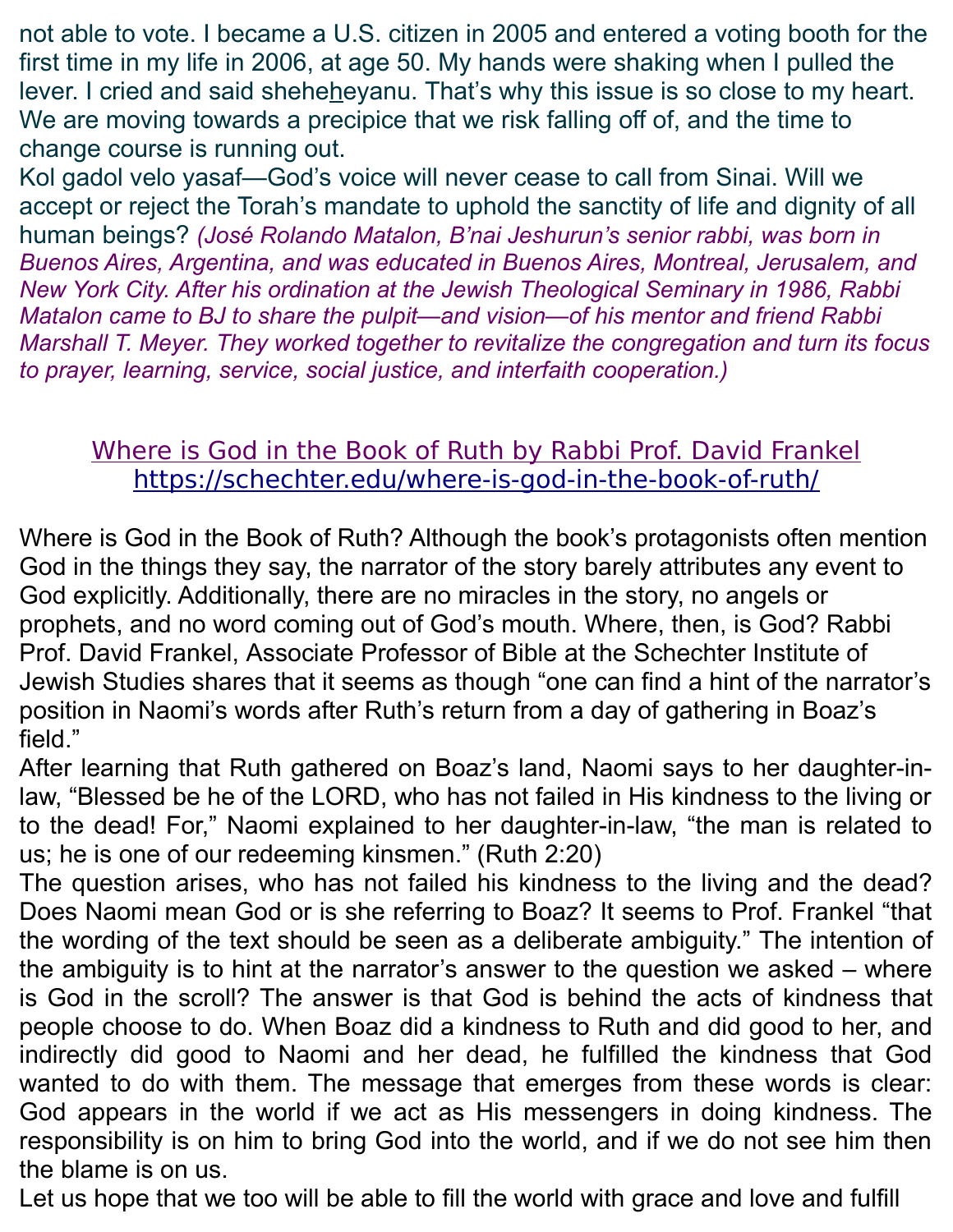#### our mission in the world. Chag Shavuot Sameach!

*(David Frankel has served as a senior Bible lecturer at the Schechter Institute of Jewish Studies since 1992. He earned his PhD at the Hebrew University of Jerusalem under the direction of Prof. Moshe Weinfeld. His publications include "The Murmuring Stories of the Priestly School: and "The Land of Canaan and the Destiny of Israel." From 1991 to 1996, Rabbi Dr. Frankel was rabbi of Congregation Shevet Achim in Gilo, Jerusalem.)*

*Erwin Mevorah sent this to me (so no link):*

#### Perasha - Bamidbar- Shabout- Rav Fischel Schacter shilita

The Rabbi began his talk this week by explaining the theme of the holy holiday of Shabout- it's the intimate time we have between HASHEM and ourselves. The first requirement that is needed is for there to be shalom - between HASHEM and us . When we have a desire to help out others , especially with it comes to shalom bayit - there is one rule that we must follow - before we can give advice and help others out of a problem we have to first make sure that we already have shalom bayit . You can not help out the next person solve his problem if we didn't first solve the problem ourselves.

The Chatam Soffer says that when one is having a difficult time with a livelihood there is another way that he can pray to HASHEM for success. From his shalom bayit this could be the path where his parnasa can come from . The Rabbi told over our goal on Shabuout is to " re package ourselves ". When HASHEM will see how hard we are trying- he will bring us all the way up to heights that we never thought were imaginable. When we realize that it's all coming from him - we have the ability to become so close to HASHEM . If we think we accomplish on our own , then he will make us realize that by ourselves we can't accomplish much . We have to know - it starts with HASHEM -the only reason we have success is because it's his will . When we re package ourselves- HASHEM sees the new us . This person that he now sees - he will help . The new person we will become will be unrecognizable to the satan , he will not bother us the same way .

The Sefat Emmet tells us from pirke abot how we have to prepare ourselves to receive the Torah - it's not an inheritance. Yet we know the saying - the Torah that Moshe commanded us - it is an inheritance. Says the Sefat Emmet how do we resolve this - is it an inheritance or not . When one gives over a tree as an inheritance to his family- he is giving the tree- he's not giving the fruits that will come at a later date . The fruit will come when the person works the land and then he looks up to HASHEM and prays that he will be successful . On Shabuout we are judged for the " fruits of the upcoming year . The fruits are the physical and the spiritual.

The physical refer to the actual fruit . The spiritual refers to the Torah that we will be able to study and learn in the upcoming year. Nothing happens if we